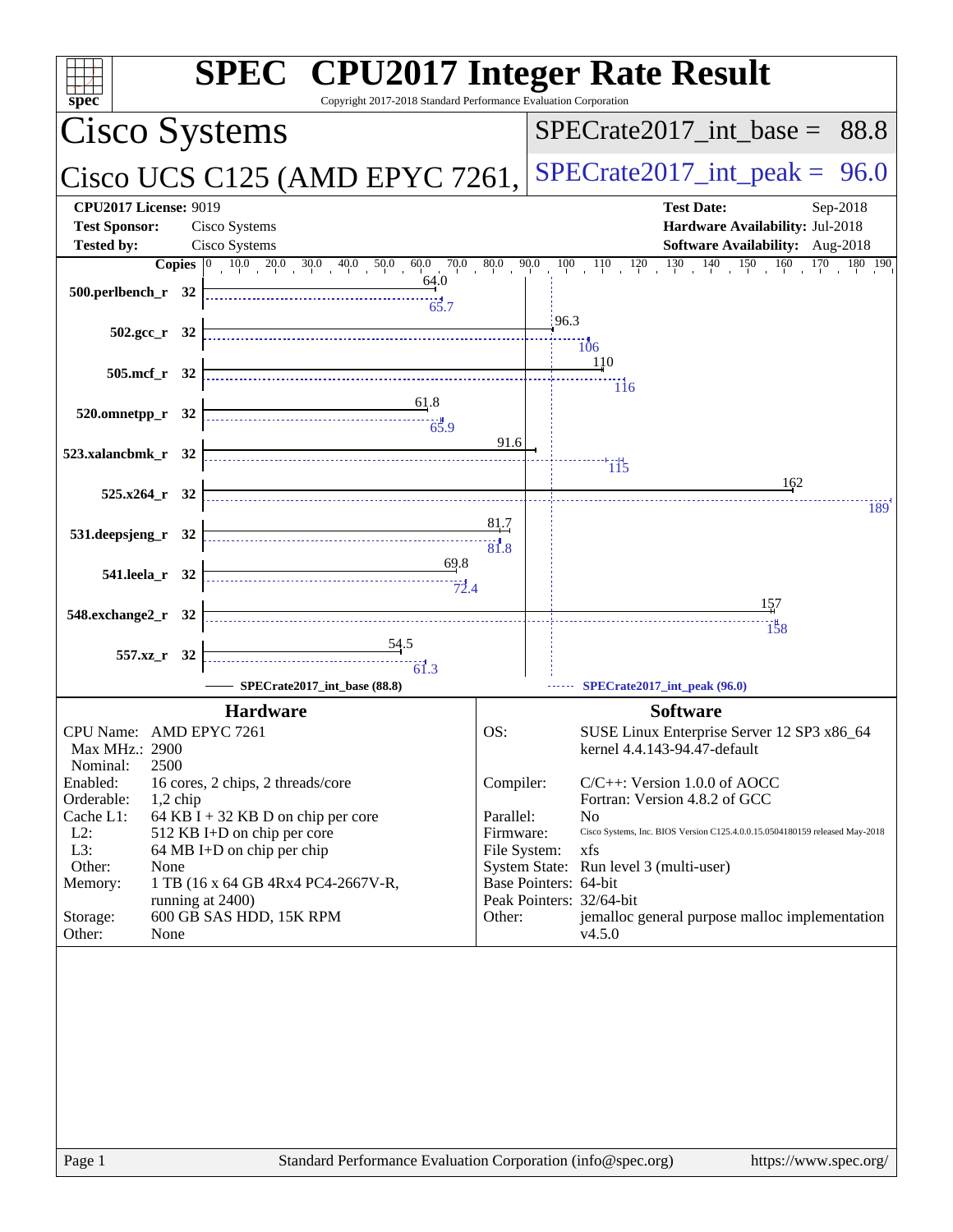

Copyright 2017-2018 Standard Performance Evaluation Corporation

# Cisco Systems

## Cisco UCS C125 (AMD EPYC 7261, SPECrate 2017\_int\_peak =  $96.0$

SPECrate2017 int\_base =  $88.8$ 

### **[CPU2017 License:](http://www.spec.org/auto/cpu2017/Docs/result-fields.html#CPU2017License)** 9019 **[Test Date:](http://www.spec.org/auto/cpu2017/Docs/result-fields.html#TestDate)** Sep-2018

**[Test Sponsor:](http://www.spec.org/auto/cpu2017/Docs/result-fields.html#TestSponsor)** Cisco Systems **[Hardware Availability:](http://www.spec.org/auto/cpu2017/Docs/result-fields.html#HardwareAvailability)** Jul-2018 **[Tested by:](http://www.spec.org/auto/cpu2017/Docs/result-fields.html#Testedby)** Cisco Systems **[Software Availability:](http://www.spec.org/auto/cpu2017/Docs/result-fields.html#SoftwareAvailability)** Aug-2018

### **[Results Table](http://www.spec.org/auto/cpu2017/Docs/result-fields.html#ResultsTable)**

|                                   | <b>Base</b>   |                |       |                |              |                |              | <b>Peak</b>   |                 |              |                |              |                |              |
|-----------------------------------|---------------|----------------|-------|----------------|--------------|----------------|--------------|---------------|-----------------|--------------|----------------|--------------|----------------|--------------|
| <b>Benchmark</b>                  | <b>Copies</b> | <b>Seconds</b> | Ratio | <b>Seconds</b> | <b>Ratio</b> | <b>Seconds</b> | <b>Ratio</b> | <b>Copies</b> | <b>Seconds</b>  | <b>Ratio</b> | <b>Seconds</b> | <b>Ratio</b> | <b>Seconds</b> | <b>Ratio</b> |
| $500.$ perlbench_r                | 32            | 796            | 64.0  | 797            | 64.0         | 797            | 63.9         | 32            | 774             | 65.8         | 775            | 65.7         | 777            | 65.6         |
| $502.\text{sec}$ <sub>r</sub>     | 32            | 471            | 96.3  | 470            | 96.5         | 471            | 96.2         | 32            | 426             | 106          | 428            | 106          | 426            | 106          |
| $505$ .mcf r                      | 32            | 469            | 110   | 469            | 110          | 471            | 110          | 32            | 445             | <b>116</b>   | 446            | 116          | 445            | 116          |
| 520.omnetpp_r                     | 32            | 679            | 61.8  | 680            | 61.8         | 680            | 61.8         | 32            | 641             | 65.5         | 637            | 65.9         | 636            | 66.1         |
| 523.xalancbmk r                   | 32            | 369            | 91.5  | 369            | 91.7         | 369            | 91.6         | 32            | 292             | 116          | 305            | 111          | 295            | <b>115</b>   |
| 525.x264 r                        | 32            | 345            | 162   | 345            | 162          | 345            | 163          | 32            | 296             | 190          | 296            | 189          | 296            | 189          |
| 531.deepsjeng_r                   | 32            | 449            | 81.7  | 449            | 81.7         | 434            | 84.5         | 32            | 449             | 81.6         | 448            | 81.9         | 449            | 81.8         |
| 541.leela r                       | 32            | 759            | 69.8  | 759            | 69.8         | 760            | 69.7         | 32            | 733             | 72.3         | 732            | 72.4         | 731            | 72.5         |
| 548.exchange2_r                   | 32            | 533            | 157   | 536            | 157          | 536            | 156          | 32            | 530             | 158          | 530            | 158          | 533            | 157          |
| 557.xz r                          | 32            | 634            | 54.5  | 634            | 54.5         | 635            | 54.4         | 32            | $\frac{563}{2}$ | 61.3         | 563            | 61.4         | 565            | 61.2         |
| $SPECrate2017$ int base =<br>88.8 |               |                |       |                |              |                |              |               |                 |              |                |              |                |              |

**[SPECrate2017\\_int\\_peak =](http://www.spec.org/auto/cpu2017/Docs/result-fields.html#SPECrate2017intpeak) 96.0**

Results appear in the [order in which they were run.](http://www.spec.org/auto/cpu2017/Docs/result-fields.html#RunOrder) Bold underlined text [indicates a median measurement.](http://www.spec.org/auto/cpu2017/Docs/result-fields.html#Median)

### **[Submit Notes](http://www.spec.org/auto/cpu2017/Docs/result-fields.html#SubmitNotes)**

The config file option 'submit' was used. 'numactl' was used to bind copies to the cores. See the configuration file for details.

### **[Operating System Notes](http://www.spec.org/auto/cpu2017/Docs/result-fields.html#OperatingSystemNotes)**

'ulimit -s unlimited' was used to set environment stack size 'ulimit -l 2097152' was used to set environment locked pages in memory limit

runspec command invoked through numactl i.e.: numactl --interleave=all runspec <etc>

Set dirty\_ratio=8 to limit dirty cache to 8% of memory Set swappiness=1 to swap only if necessary Set zone\_reclaim\_mode=1 to free local node memory and avoid remote memory sync then drop\_caches=3 to reset caches before invoking runcpu

dirty\_ratio, swappiness, zone\_reclaim\_mode and drop\_caches were all set using privileged echo (e.g. echo 1 > /proc/sys/vm/swappiness).

Transparent huge pages were enabled for this run (OS default)

Huge pages were not configured for this run.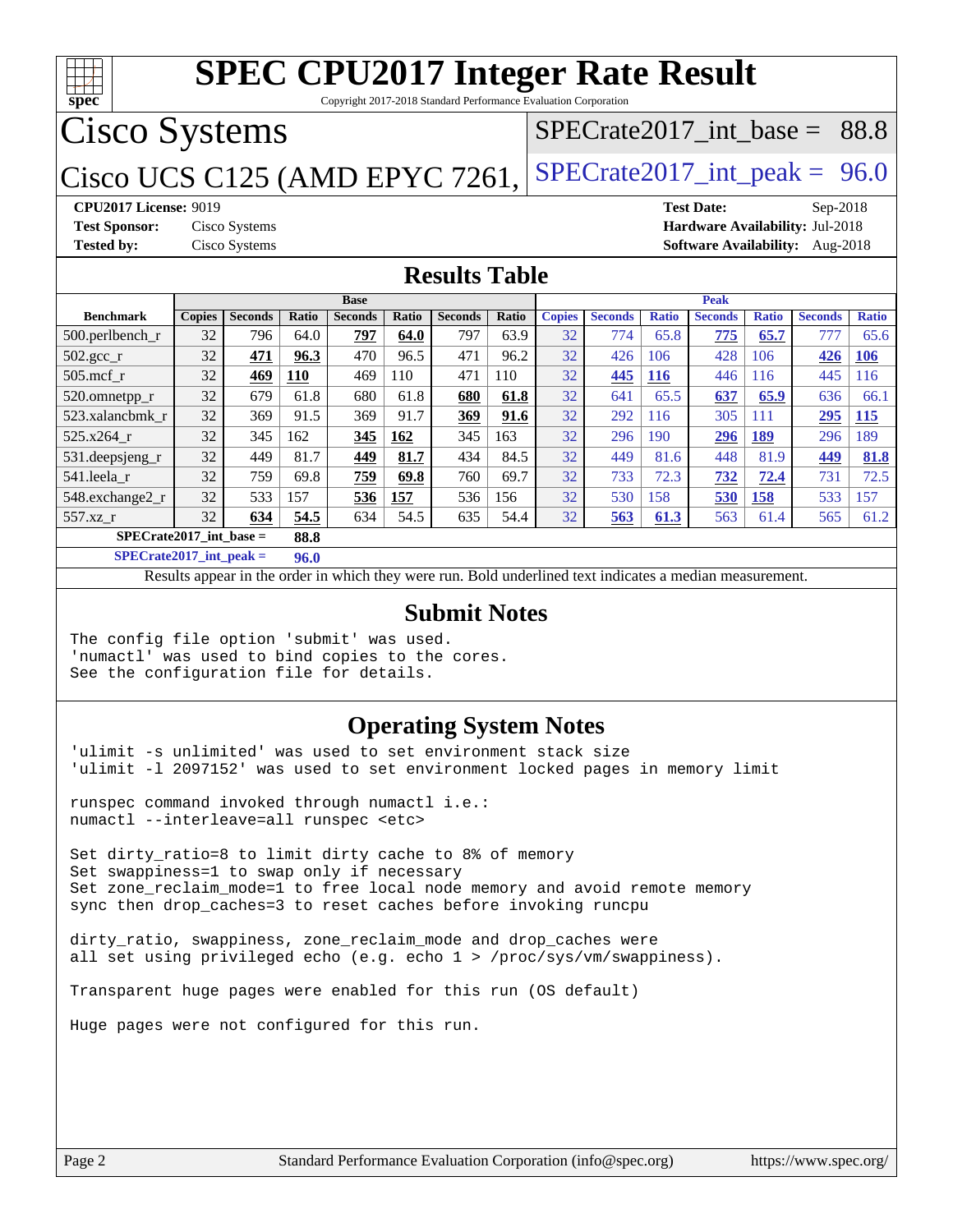

Copyright 2017-2018 Standard Performance Evaluation Corporation

# Cisco Systems

[SPECrate2017\\_int\\_base =](http://www.spec.org/auto/cpu2017/Docs/result-fields.html#SPECrate2017intbase) 88.8

Cisco UCS C125 (AMD EPYC 7261, [SPECrate2017\\_int\\_peak =](http://www.spec.org/auto/cpu2017/Docs/result-fields.html#SPECrate2017intpeak)  $96.0$ 

**[Tested by:](http://www.spec.org/auto/cpu2017/Docs/result-fields.html#Testedby)** Cisco Systems **[Software Availability:](http://www.spec.org/auto/cpu2017/Docs/result-fields.html#SoftwareAvailability)** Aug-2018

**[CPU2017 License:](http://www.spec.org/auto/cpu2017/Docs/result-fields.html#CPU2017License)** 9019 **[Test Date:](http://www.spec.org/auto/cpu2017/Docs/result-fields.html#TestDate)** Sep-2018 **[Test Sponsor:](http://www.spec.org/auto/cpu2017/Docs/result-fields.html#TestSponsor)** Cisco Systems **[Hardware Availability:](http://www.spec.org/auto/cpu2017/Docs/result-fields.html#HardwareAvailability)** Jul-2018

### **[General Notes](http://www.spec.org/auto/cpu2017/Docs/result-fields.html#GeneralNotes)**

Environment variables set by runcpu before the start of the run: LD\_LIBRARY\_PATH = "/opt/cpu2017/amd1704-rate-libs-revC/64;/opt/cpu2017/amd1704-rate-libs-revC/32:" MALLOC\_CONF = "lg\_chunk:26"

The AMD64 AOCC Compiler Suite is available at <http://developer.amd.com/amd-aocc/>

Binaries were compiled on a system with 2x AMD EPYC 7601 CPU + 512GB Memory using RHEL 7.4

jemalloc, a general purpose malloc implementation, was obtained at <https://github.com/jemalloc/jemalloc/releases/download/4.5.0/jemalloc-4.5.0.tar.bz2> jemalloc was built with GCC v4.8.5 in RHEL v7.2 under default conditions. jemalloc uses environment variable MALLOC\_CONF with values narenas and lg\_chunk: narenas: sets the maximum number of arenas to use for automatic multiplexing of threads and arenas.

 lg\_chunk: set the virtual memory chunk size (log base 2). For example, lg\_chunk:21 sets the default chunk size to 2^21 = 2MiB.

The AOCC Gold Linker plugin was installed and used for the link stage.

The AOCC Fortran Plugin version 1.0 was used to leverage AOCC optimizers with gfortran. It is available here: <http://developer.amd.com/amd-aocc/> NA: The test sponsor attests, as of date of publication, that CVE-2017-5754 (Meltdown) is mitigated in the system as tested and documented. Yes: The test sponsor attests, as of date of publication, that CVE-2017-5753 (Spectre variant 1) is mitigated in the system as tested and documented. Yes: The test sponsor attests, as of date of publication, that CVE-2017-5715 (Spectre variant 2) is mitigated in the system as tested and documented.

## **[Platform Notes](http://www.spec.org/auto/cpu2017/Docs/result-fields.html#PlatformNotes)**

BIOS Settings: Performance Determinism set to Power Deterministic Sysinfo program /opt/cpu2017/bin/sysinfo Rev: r5797 of 2017-06-14 96c45e4568ad54c135fd618bcc091c0f running on linux-7bdx Mon Oct 15 00:00:33 2018

 SUT (System Under Test) info as seen by some common utilities. For more information on this section, see <https://www.spec.org/cpu2017/Docs/config.html#sysinfo>

 From /proc/cpuinfo model name : AMD EPYC 7261 8-Core Processor 2 "physical id"s (chips) 32 "processors"

**(Continued on next page)**

Page 3 Standard Performance Evaluation Corporation [\(info@spec.org\)](mailto:info@spec.org) <https://www.spec.org/>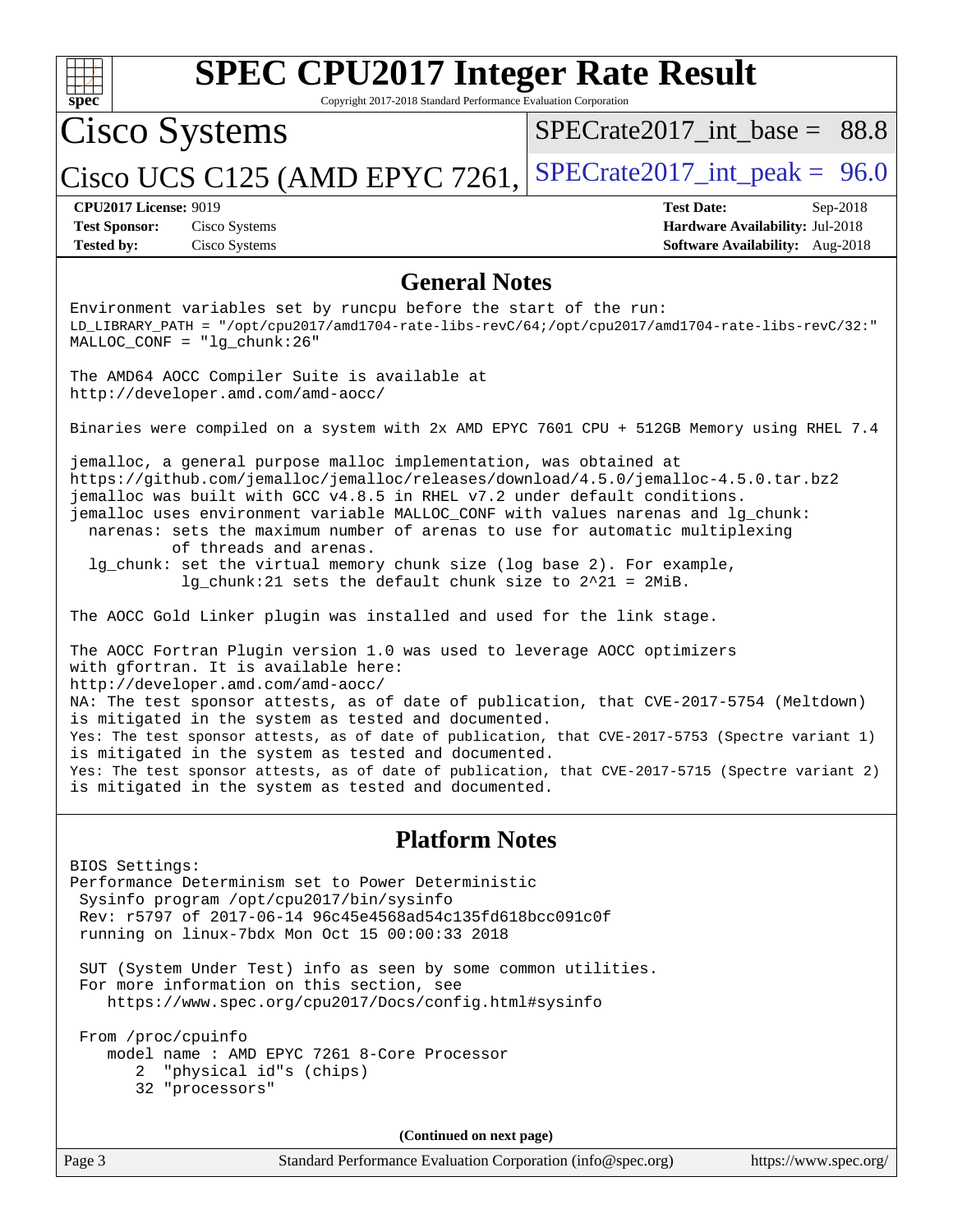| S<br>æ<br>I)<br>C |  |  |  |  |  |
|-------------------|--|--|--|--|--|

Copyright 2017-2018 Standard Performance Evaluation Corporation

Cisco Systems

[SPECrate2017\\_int\\_base =](http://www.spec.org/auto/cpu2017/Docs/result-fields.html#SPECrate2017intbase) 88.8

Cisco UCS C125 (AMD EPYC 7261, [SPECrate2017\\_int\\_peak =](http://www.spec.org/auto/cpu2017/Docs/result-fields.html#SPECrate2017intpeak)  $96.0$ 

**[Tested by:](http://www.spec.org/auto/cpu2017/Docs/result-fields.html#Testedby)** Cisco Systems **[Software Availability:](http://www.spec.org/auto/cpu2017/Docs/result-fields.html#SoftwareAvailability)** Aug-2018

**[CPU2017 License:](http://www.spec.org/auto/cpu2017/Docs/result-fields.html#CPU2017License)** 9019 **[Test Date:](http://www.spec.org/auto/cpu2017/Docs/result-fields.html#TestDate)** Sep-2018 **[Test Sponsor:](http://www.spec.org/auto/cpu2017/Docs/result-fields.html#TestSponsor)** Cisco Systems **[Hardware Availability:](http://www.spec.org/auto/cpu2017/Docs/result-fields.html#HardwareAvailability)** Jul-2018

### **[Platform Notes \(Continued\)](http://www.spec.org/auto/cpu2017/Docs/result-fields.html#PlatformNotes)**

|        | cpu cores : 8<br>siblings : 16<br>physical 0: cores 0 4 8 12 16 20 24 28                                                                                                                                                                                                                                                                                                                                                                                                                                                                                                                  | cores, siblings (Caution: counting these is hw and system dependent. The following<br>excerpts from /proc/cpuinfo might not be reliable. Use with caution.)                                                                                                                                                                                                                                                                                                                                                                                                                                                        |                       |
|--------|-------------------------------------------------------------------------------------------------------------------------------------------------------------------------------------------------------------------------------------------------------------------------------------------------------------------------------------------------------------------------------------------------------------------------------------------------------------------------------------------------------------------------------------------------------------------------------------------|--------------------------------------------------------------------------------------------------------------------------------------------------------------------------------------------------------------------------------------------------------------------------------------------------------------------------------------------------------------------------------------------------------------------------------------------------------------------------------------------------------------------------------------------------------------------------------------------------------------------|-----------------------|
|        | physical 1: cores 0 4 8 12 16 20 24 28                                                                                                                                                                                                                                                                                                                                                                                                                                                                                                                                                    |                                                                                                                                                                                                                                                                                                                                                                                                                                                                                                                                                                                                                    |                       |
|        |                                                                                                                                                                                                                                                                                                                                                                                                                                                                                                                                                                                           |                                                                                                                                                                                                                                                                                                                                                                                                                                                                                                                                                                                                                    |                       |
|        | From lscpu:<br>Architecture:<br>$CPU$ op-mode(s):<br>Byte Order:<br>CPU(s):<br>On-line CPU $(s)$ list:<br>Thread( $s$ ) per core:<br>$Core(s)$ per socket:<br>Socket(s):<br>NUMA $node(s)$ :<br>Vendor ID:<br>CPU family:<br>Model:<br>Model name:<br>Stepping:<br>CPU MHz:<br>$CPU$ $max$ $MHz$ :<br>CPU min MHz:<br>BogoMIPS:<br>Virtualization:<br>Lld cache:<br>Lli cache:<br>$L2$ cache:<br>L3 cache:<br>NUMA $node0$ $CPU(s)$ :<br>NUMA $node1$ $CPU(s):$<br>NUMA $node2$ $CPU(s):$<br>NUMA node3 CPU(s):<br>NUMA $node4$ $CPU(s):$<br>NUMA $node5$ $CPU(s):$<br>NUMA node6 CPU(s): | x86_64<br>32-bit, 64-bit<br>Little Endian<br>32<br>$0 - 31$<br>2<br>8<br>2<br>8<br>AuthenticAMD<br>23<br>$\mathbf{1}$<br>AMD EPYC 7261 8-Core Processor<br>2<br>2500.000<br>2500.0000<br>1200.0000<br>4990.52<br>AMD-V<br>32K<br>64K<br>512K<br>8192K<br>0, 1, 16, 17<br>2, 3, 18, 19<br>4, 5, 20, 21<br>6, 7, 22, 23<br>8, 9, 24, 25<br>10, 11, 26, 27<br>12, 13, 28, 29                                                                                                                                                                                                                                          |                       |
|        | NUMA node7 CPU(s):                                                                                                                                                                                                                                                                                                                                                                                                                                                                                                                                                                        | 14, 15, 30, 31                                                                                                                                                                                                                                                                                                                                                                                                                                                                                                                                                                                                     |                       |
|        | Flaqs:                                                                                                                                                                                                                                                                                                                                                                                                                                                                                                                                                                                    | fpu vme de pse tsc msr pae mce cx8 apic sep mtrr pge mca cmov                                                                                                                                                                                                                                                                                                                                                                                                                                                                                                                                                      |                       |
|        |                                                                                                                                                                                                                                                                                                                                                                                                                                                                                                                                                                                           | pat pse36 clflush mmx fxsr sse sse2 ht syscall nx mmxext fxsr_opt pdpelgb rdtscp lm<br>constant_tsc rep_good nopl nonstop_tsc extd_apicid amd_dcm aperfmperf eagerfpu pni<br>pclmulqdq monitor ssse3 fma cx16 sse4_1 sse4_2 movbe popcnt aes xsave avx f16c<br>rdrand lahf_lm cmp_legacy svm extapic cr8_legacy abm sse4a misalignsse 3dnowprefetch<br>osvw skinit wdt tce topoext perfctr_core perfctr_nb bpext perfctr_12 mwaitx arat<br>hw_pstate ssbd ibpb retpoline retpoline_amd npt lbrv svm_lock nrip_save tsc_scale<br>vmcb_clean flushbyasid decodeassists pausefilter pfthreshold vmmcall avic fsgsbase |                       |
|        |                                                                                                                                                                                                                                                                                                                                                                                                                                                                                                                                                                                           | (Continued on next page)                                                                                                                                                                                                                                                                                                                                                                                                                                                                                                                                                                                           |                       |
| Page 4 |                                                                                                                                                                                                                                                                                                                                                                                                                                                                                                                                                                                           | Standard Performance Evaluation Corporation (info@spec.org)                                                                                                                                                                                                                                                                                                                                                                                                                                                                                                                                                        | https://www.spec.org/ |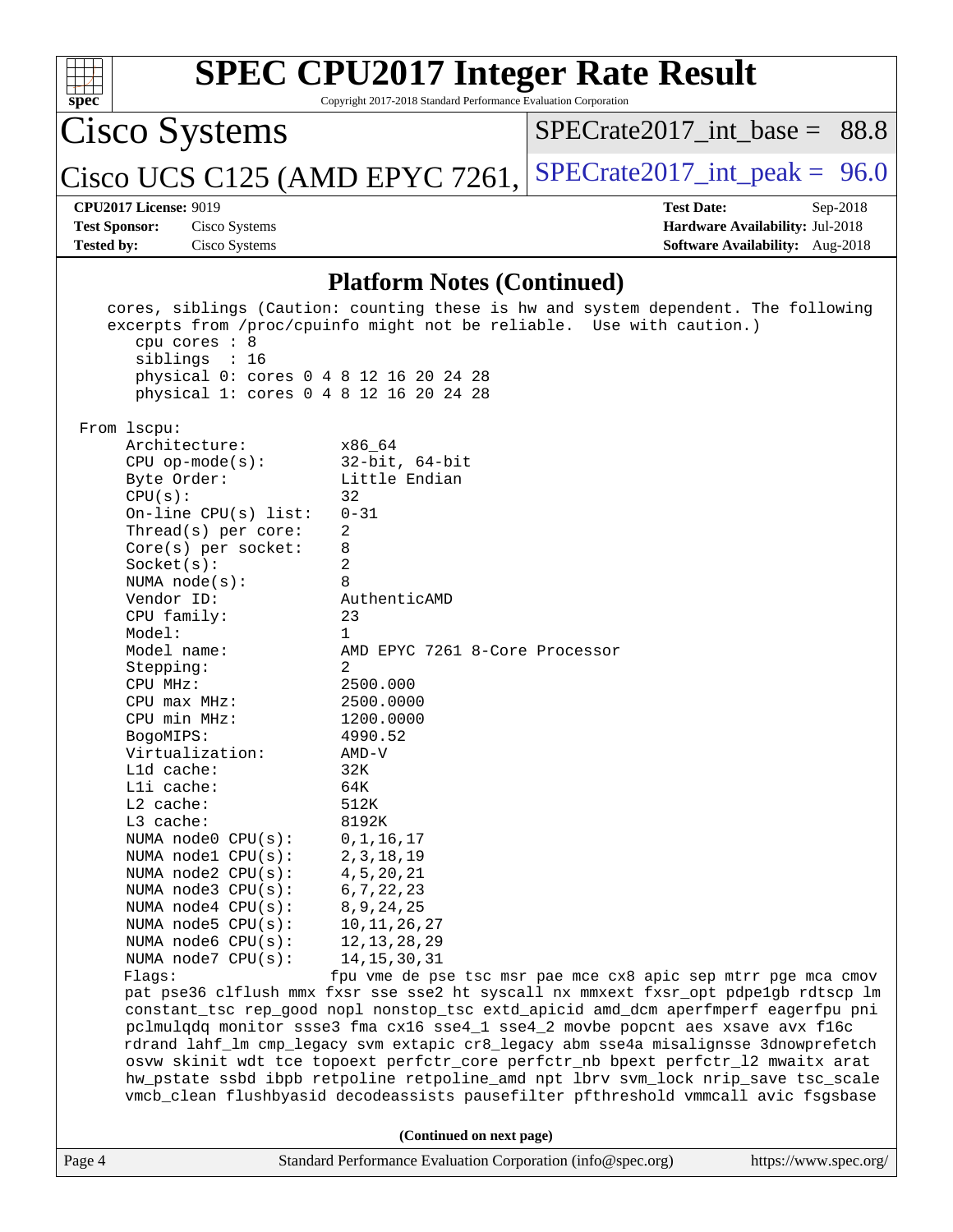

Copyright 2017-2018 Standard Performance Evaluation Corporation

Cisco Systems

SPECrate2017 int\_base =  $88.8$ 

Cisco UCS C125 (AMD EPYC 7261, SPECrate 2017\_int\_peak =  $96.0$ 

**[Test Sponsor:](http://www.spec.org/auto/cpu2017/Docs/result-fields.html#TestSponsor)** Cisco Systems **[Hardware Availability:](http://www.spec.org/auto/cpu2017/Docs/result-fields.html#HardwareAvailability)** Jul-2018 **[Tested by:](http://www.spec.org/auto/cpu2017/Docs/result-fields.html#Testedby)** Cisco Systems **[Software Availability:](http://www.spec.org/auto/cpu2017/Docs/result-fields.html#SoftwareAvailability)** Aug-2018

**[CPU2017 License:](http://www.spec.org/auto/cpu2017/Docs/result-fields.html#CPU2017License)** 9019 **[Test Date:](http://www.spec.org/auto/cpu2017/Docs/result-fields.html#TestDate)** Sep-2018

### **[Platform Notes \(Continued\)](http://www.spec.org/auto/cpu2017/Docs/result-fields.html#PlatformNotes)**

 bmi1 avx2 smep bmi2 rdseed adx smap clflushopt sha\_ni xsaveopt xsavec xgetbv1 clzero irperf overflow\_recov succor smca

 /proc/cpuinfo cache data cache size : 512 KB

 From numactl --hardware WARNING: a numactl 'node' might or might not correspond to a physical chip.

**(Continued on next page)**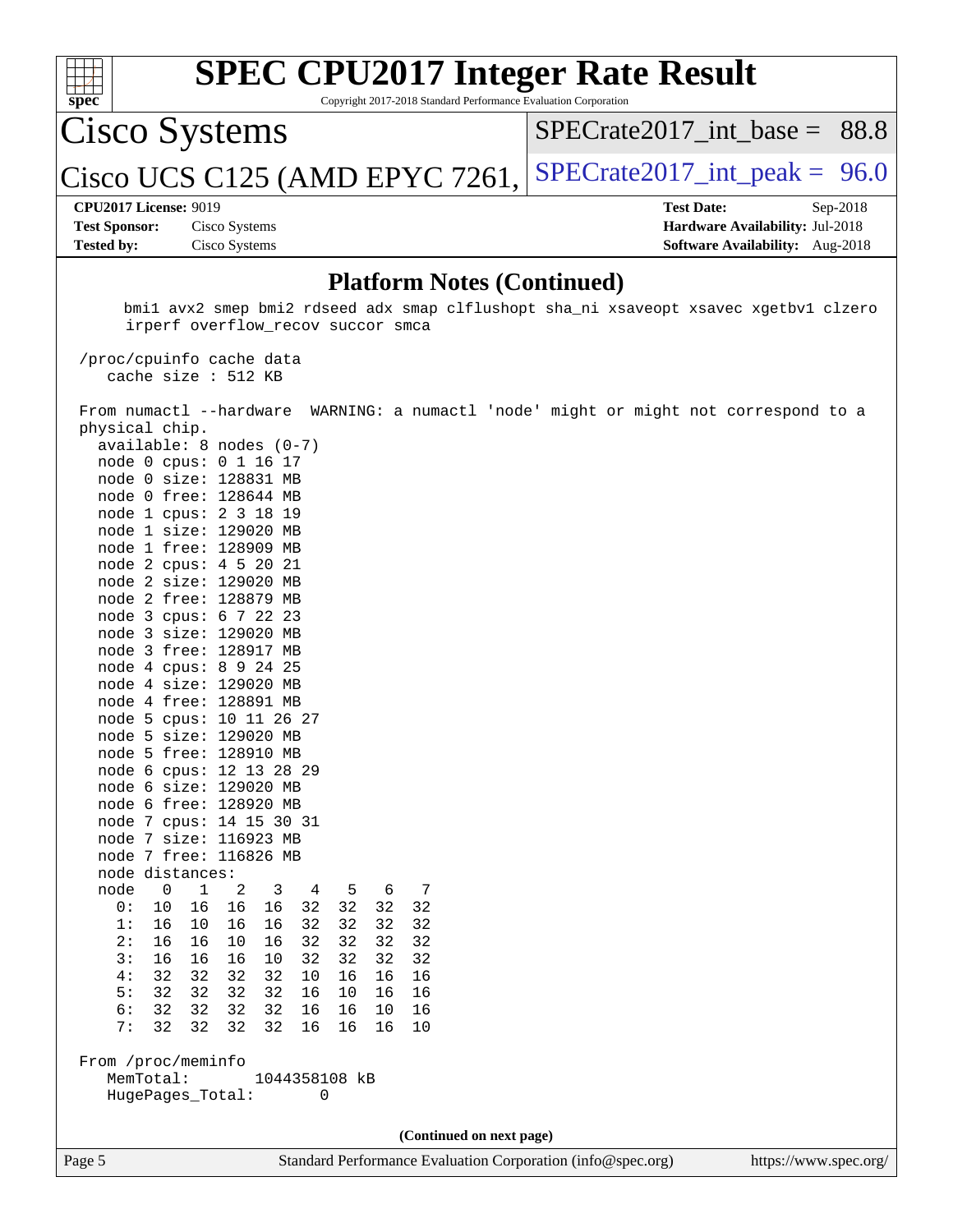| <b>SPEC CPU2017 Integer Rate Result</b>                                                                                                                                                                                                                                                                                                                                                                                                                                                                     |                                                                 |                                                                                         |  |                       |  |
|-------------------------------------------------------------------------------------------------------------------------------------------------------------------------------------------------------------------------------------------------------------------------------------------------------------------------------------------------------------------------------------------------------------------------------------------------------------------------------------------------------------|-----------------------------------------------------------------|-----------------------------------------------------------------------------------------|--|-----------------------|--|
| Spec<br><b>Cisco Systems</b>                                                                                                                                                                                                                                                                                                                                                                                                                                                                                | Copyright 2017-2018 Standard Performance Evaluation Corporation | $SPECrate2017\_int\_base = 88.8$                                                        |  |                       |  |
| Cisco UCS C125 (AMD EPYC 7261,                                                                                                                                                                                                                                                                                                                                                                                                                                                                              |                                                                 | $SPECTate2017\_int\_peak = 96.0$                                                        |  |                       |  |
| <b>CPU2017 License: 9019</b><br><b>Test Sponsor:</b><br>Cisco Systems<br><b>Tested by:</b><br>Cisco Systems                                                                                                                                                                                                                                                                                                                                                                                                 |                                                                 | <b>Test Date:</b><br>Hardware Availability: Jul-2018<br>Software Availability: Aug-2018 |  | Sep-2018              |  |
|                                                                                                                                                                                                                                                                                                                                                                                                                                                                                                             | <b>Platform Notes (Continued)</b>                               |                                                                                         |  |                       |  |
| 2048 kB<br>Hugepagesize:                                                                                                                                                                                                                                                                                                                                                                                                                                                                                    |                                                                 |                                                                                         |  |                       |  |
| From /etc/*release* /etc/*version*<br>$S$ uSE-release:<br>SUSE Linux Enterprise Server 12 (x86_64)<br>$VERSION = 12$<br>$PATCHLEVEL = 3$<br># This file is deprecated and will be removed in a future service pack or release.<br># Please check /etc/os-release for details about this release.<br>os-release:<br>NAME="SLES"<br>VERSION="12-SP3"<br>VERSION ID="12.3"<br>PRETTY_NAME="SUSE Linux Enterprise Server 12 SP3"<br>ID="sles"<br>$ANSI$ _COLOR=" $0:32$ "<br>CPE_NAME="cpe:/o:suse:sles:12:sp3" |                                                                 |                                                                                         |  |                       |  |
| uname $-a$ :<br>Linux linux-7bdx 4.4.143-94.47-default #1 SMP Thu Aug 9 12:47:15 UTC 2018 (6bff971)<br>x86_64 x86_64 x86_64 GNU/Linux                                                                                                                                                                                                                                                                                                                                                                       |                                                                 |                                                                                         |  |                       |  |
| run-level 3 Dec 31 16:02                                                                                                                                                                                                                                                                                                                                                                                                                                                                                    |                                                                 |                                                                                         |  |                       |  |
| SPEC is set to: /opt/cpu2017<br>Filesystem<br>Type Size<br>$/\text{dev/sda}$ 3<br>xfs<br>450G                                                                                                                                                                                                                                                                                                                                                                                                               | Used Avail Use% Mounted on<br>20G 431G<br>$5\%$ /               |                                                                                         |  |                       |  |
| Additional information from dmidecode follows. WARNING: Use caution when you interpret<br>this section. The 'dmidecode' program reads system data which is "intended to allow<br>hardware to be accurately determined", but the intent may not be met, as there are<br>frequent changes to hardware, firmware, and the "DMTF SMBIOS" standard.<br>BIOS Cisco Systems, Inc. C125.4.0.0.15.0504180159 05/04/2018<br>Memory:<br>16x 0xCE00 M386A8K40BM2-CTD 64 GB 4 rank 2667                                  |                                                                 |                                                                                         |  |                       |  |
| (End of data from sysinfo program)                                                                                                                                                                                                                                                                                                                                                                                                                                                                          |                                                                 |                                                                                         |  |                       |  |
|                                                                                                                                                                                                                                                                                                                                                                                                                                                                                                             | <b>Compiler Version Notes</b>                                   |                                                                                         |  |                       |  |
| $502. \text{gcc\_r}(\text{peak})$                                                                                                                                                                                                                                                                                                                                                                                                                                                                           |                                                                 |                                                                                         |  |                       |  |
| AOCC.LLVM.4.0.0.B35.2017_04_26 clang version 4.0.0 (CLANG:) (based on LLVM<br>AOCC.LLVM.4.0.0.B35.2017_04_26)<br>Target: i386-unknown-linux-gnu                                                                                                                                                                                                                                                                                                                                                             |                                                                 |                                                                                         |  |                       |  |
|                                                                                                                                                                                                                                                                                                                                                                                                                                                                                                             | (Continued on next page)                                        |                                                                                         |  |                       |  |
| Page 6                                                                                                                                                                                                                                                                                                                                                                                                                                                                                                      | Standard Performance Evaluation Corporation (info@spec.org)     |                                                                                         |  | https://www.spec.org/ |  |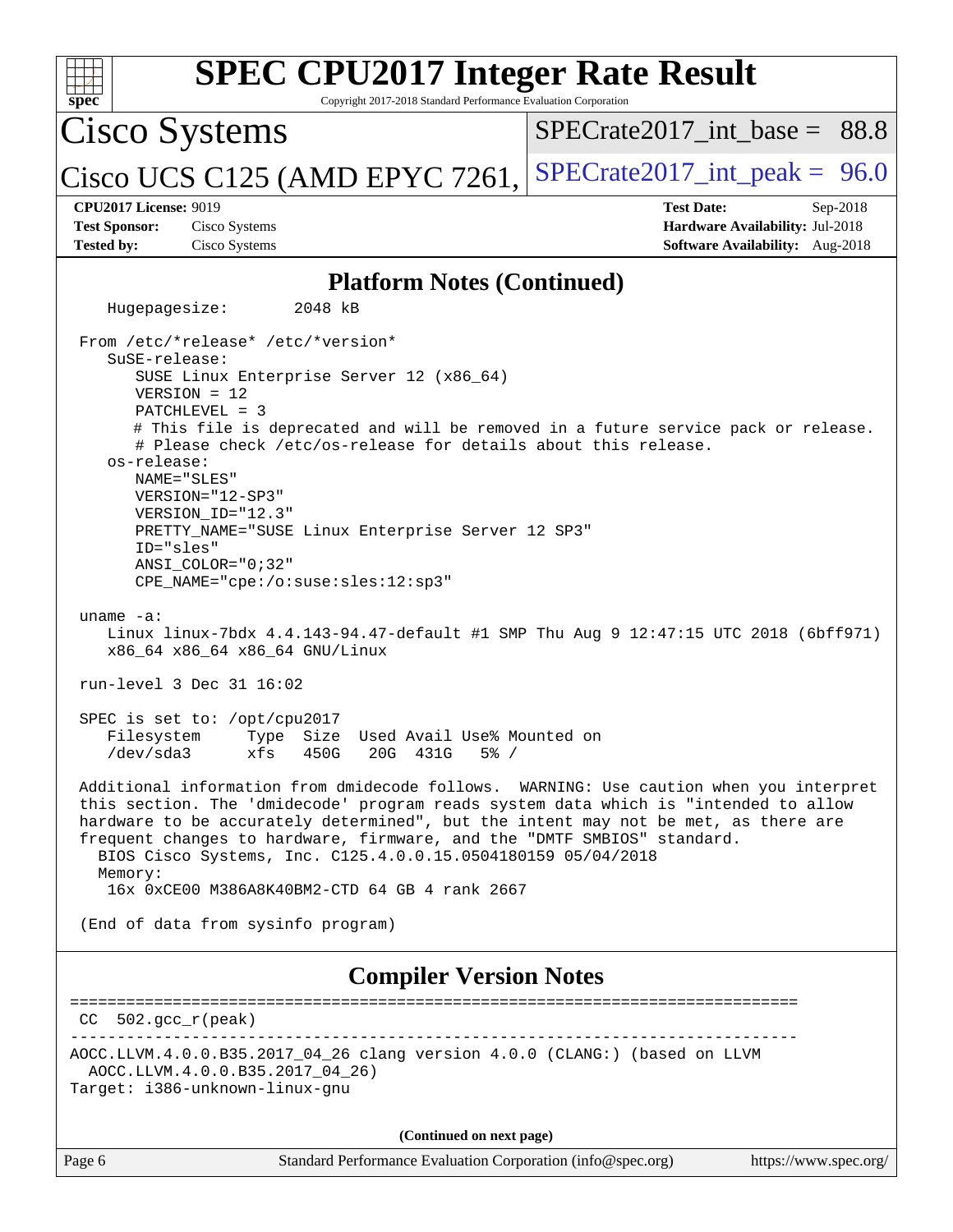| $spec^*$                                                                  | <b>SPEC CPU2017 Integer Rate Result</b><br>Copyright 2017-2018 Standard Performance Evaluation Corporation                                                                                                    |                                                                                                     |
|---------------------------------------------------------------------------|---------------------------------------------------------------------------------------------------------------------------------------------------------------------------------------------------------------|-----------------------------------------------------------------------------------------------------|
| Cisco Systems                                                             |                                                                                                                                                                                                               | $SPECTate2017$ int base = 88.8                                                                      |
|                                                                           | Cisco UCS C125 (AMD EPYC 7261,                                                                                                                                                                                | $SPECTate2017\_int\_peak = 96.0$                                                                    |
| <b>CPU2017 License: 9019</b><br><b>Test Sponsor:</b><br><b>Tested by:</b> | Cisco Systems<br>Cisco Systems                                                                                                                                                                                | <b>Test Date:</b><br>Sep-2018<br>Hardware Availability: Jul-2018<br>Software Availability: Aug-2018 |
|                                                                           | <b>Compiler Version Notes (Continued)</b>                                                                                                                                                                     |                                                                                                     |
| Thread model: posix                                                       | InstalledDir: /root/work/compilers/AOCC-1.0-Compiler/bin                                                                                                                                                      |                                                                                                     |
|                                                                           | CXXC 523.xalancbmk_r(peak)                                                                                                                                                                                    |                                                                                                     |
| Thread model: posix                                                       | AOCC.LLVM.4.0.0.B35.2017_04_26 clang version 4.0.0 (CLANG:) (based on LLVM<br>AOCC.LLVM.4.0.0.B35.2017 04 26)<br>Target: i386-unknown-linux-gnu<br>InstalledDir: /root/work/compilers/AOCC-1.0-Compiler/bin   |                                                                                                     |
| CC.                                                                       | 500.perlbench_r(base) 502.gcc_r(base) 505.mcf_r(base, peak)<br>525.x264_r(base) 557.xz_r(base, peak)                                                                                                          |                                                                                                     |
| Thread model: posix                                                       | AOCC.LLVM.4.0.0.B35.2017_04_26 clang version 4.0.0 (CLANG:) (based on LLVM<br>AOCC.LLVM.4.0.0.B35.2017_04_26)<br>Target: x86_64-unknown-linux-gnu<br>InstalledDir: /root/work/compilers/AOCC-1.0-Compiler/bin |                                                                                                     |
|                                                                           | CXXC 520.omnetpp_r(base, peak) 523.xalancbmk_r(base) 531.deepsjeng_r(base,<br>peak) 541.leela_r(base)                                                                                                         |                                                                                                     |
| Thread model: posix                                                       | AOCC.LLVM.4.0.0.B35.2017_04_26 clang version 4.0.0 (CLANG:) (based on LLVM<br>AOCC.LLVM.4.0.0.B35.2017_04_26)<br>Target: x86_64-unknown-linux-gnu<br>InstalledDir: /root/work/compilers/AOCC-1.0-Compiler/bin |                                                                                                     |
| CC.                                                                       | 500.perlbench_r(peak) 525.x264_r(peak)                                                                                                                                                                        |                                                                                                     |
| Thread model: posix                                                       | AOCC.LLVM.4.0.0.B35.2017_04_26 clang version 4.0.0 (CLANG:) (based on LLVM<br>AOCC.LLVM.4.0.0.B35.2017_04_26)<br>Target: x86_64-unknown-linux-gnu<br>InstalledDir: /root/work/compilers/AOCC-1.0-Compiler/bin |                                                                                                     |
|                                                                           |                                                                                                                                                                                                               |                                                                                                     |
|                                                                           | (Continued on next page)                                                                                                                                                                                      |                                                                                                     |
| Page 7                                                                    | Standard Performance Evaluation Corporation (info@spec.org)                                                                                                                                                   | https://www.spec.org/                                                                               |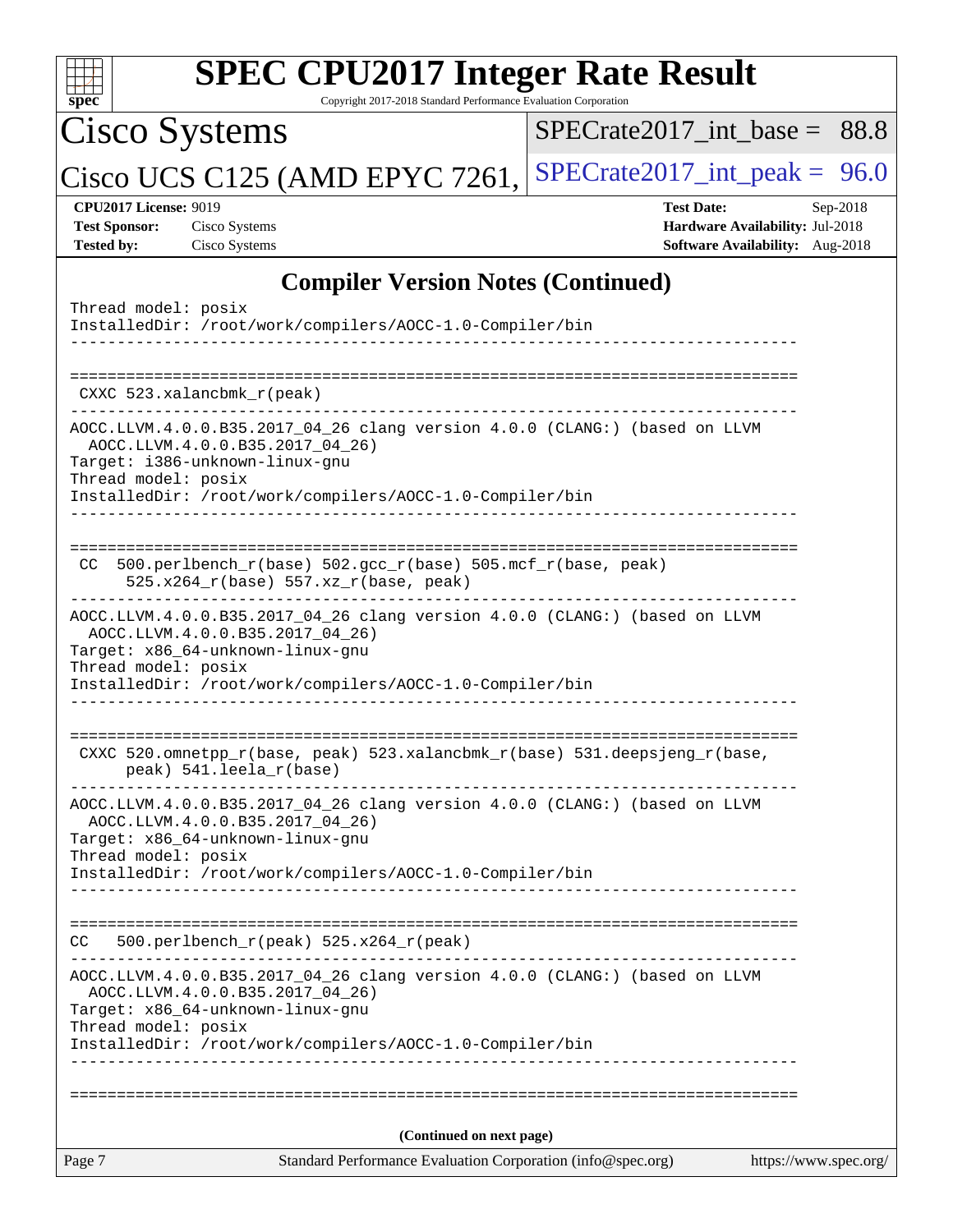

## **[Base Compiler Invocation](http://www.spec.org/auto/cpu2017/Docs/result-fields.html#BaseCompilerInvocation)**

[C benchmarks](http://www.spec.org/auto/cpu2017/Docs/result-fields.html#Cbenchmarks): [clang](http://www.spec.org/cpu2017/results/res2018q4/cpu2017-20181016-09252.flags.html#user_CCbase_Fclang3)

[C++ benchmarks:](http://www.spec.org/auto/cpu2017/Docs/result-fields.html#CXXbenchmarks) [clang++](http://www.spec.org/cpu2017/results/res2018q4/cpu2017-20181016-09252.flags.html#user_CXXbase_Fclang3_57a48582e5be507d19b2527b3e7d4f85d9b8669ffc9a8a0dbb9bcf949a918a58bbab411e0c4d14a3922022a3e425a90db94042683824c1806feff4324ca1000d)

[Fortran benchmarks](http://www.spec.org/auto/cpu2017/Docs/result-fields.html#Fortranbenchmarks): [clang](http://www.spec.org/cpu2017/results/res2018q4/cpu2017-20181016-09252.flags.html#user_FCbase_Fclang3) [gfortran](http://www.spec.org/cpu2017/results/res2018q4/cpu2017-20181016-09252.flags.html#user_FCbase_Fgfortran_128c91a56d61ddb07404721e65b8f9498c31a443dacbd3b7f212891090eca86e2d099b520f75b99e9e8ac4fdec01f4d15f0b65e47123ec4c42b0759045731a1f)

## **[Base Portability Flags](http://www.spec.org/auto/cpu2017/Docs/result-fields.html#BasePortabilityFlags)**

 500.perlbench\_r: [-DSPEC\\_LINUX\\_X64](http://www.spec.org/cpu2017/results/res2018q4/cpu2017-20181016-09252.flags.html#b500.perlbench_r_basePORTABILITY_DSPEC_LINUX_X64) [-DSPEC\\_LP64](http://www.spec.org/cpu2017/results/res2018q4/cpu2017-20181016-09252.flags.html#b500.perlbench_r_baseEXTRA_PORTABILITY_DSPEC_LP64) 502.gcc\_r: [-DSPEC\\_LP64](http://www.spec.org/cpu2017/results/res2018q4/cpu2017-20181016-09252.flags.html#suite_baseEXTRA_PORTABILITY502_gcc_r_DSPEC_LP64) 505.mcf\_r: [-DSPEC\\_LP64](http://www.spec.org/cpu2017/results/res2018q4/cpu2017-20181016-09252.flags.html#suite_baseEXTRA_PORTABILITY505_mcf_r_DSPEC_LP64) 520.omnetpp\_r: [-DSPEC\\_LP64](http://www.spec.org/cpu2017/results/res2018q4/cpu2017-20181016-09252.flags.html#suite_baseEXTRA_PORTABILITY520_omnetpp_r_DSPEC_LP64) 523.xalancbmk\_r: [-DSPEC\\_LINUX](http://www.spec.org/cpu2017/results/res2018q4/cpu2017-20181016-09252.flags.html#b523.xalancbmk_r_basePORTABILITY_DSPEC_LINUX) [-DSPEC\\_LP64](http://www.spec.org/cpu2017/results/res2018q4/cpu2017-20181016-09252.flags.html#suite_baseEXTRA_PORTABILITY523_xalancbmk_r_DSPEC_LP64) 525.x264\_r: [-DSPEC\\_LP64](http://www.spec.org/cpu2017/results/res2018q4/cpu2017-20181016-09252.flags.html#suite_baseEXTRA_PORTABILITY525_x264_r_DSPEC_LP64) 531.deepsjeng\_r: [-DSPEC\\_LP64](http://www.spec.org/cpu2017/results/res2018q4/cpu2017-20181016-09252.flags.html#suite_baseEXTRA_PORTABILITY531_deepsjeng_r_DSPEC_LP64) 541.leela\_r: [-DSPEC\\_LP64](http://www.spec.org/cpu2017/results/res2018q4/cpu2017-20181016-09252.flags.html#suite_baseEXTRA_PORTABILITY541_leela_r_DSPEC_LP64) 548.exchange2\_r: [-DSPEC\\_LP64](http://www.spec.org/cpu2017/results/res2018q4/cpu2017-20181016-09252.flags.html#suite_baseEXTRA_PORTABILITY548_exchange2_r_DSPEC_LP64) 557.xz\_r: [-DSPEC\\_LP64](http://www.spec.org/cpu2017/results/res2018q4/cpu2017-20181016-09252.flags.html#suite_baseEXTRA_PORTABILITY557_xz_r_DSPEC_LP64)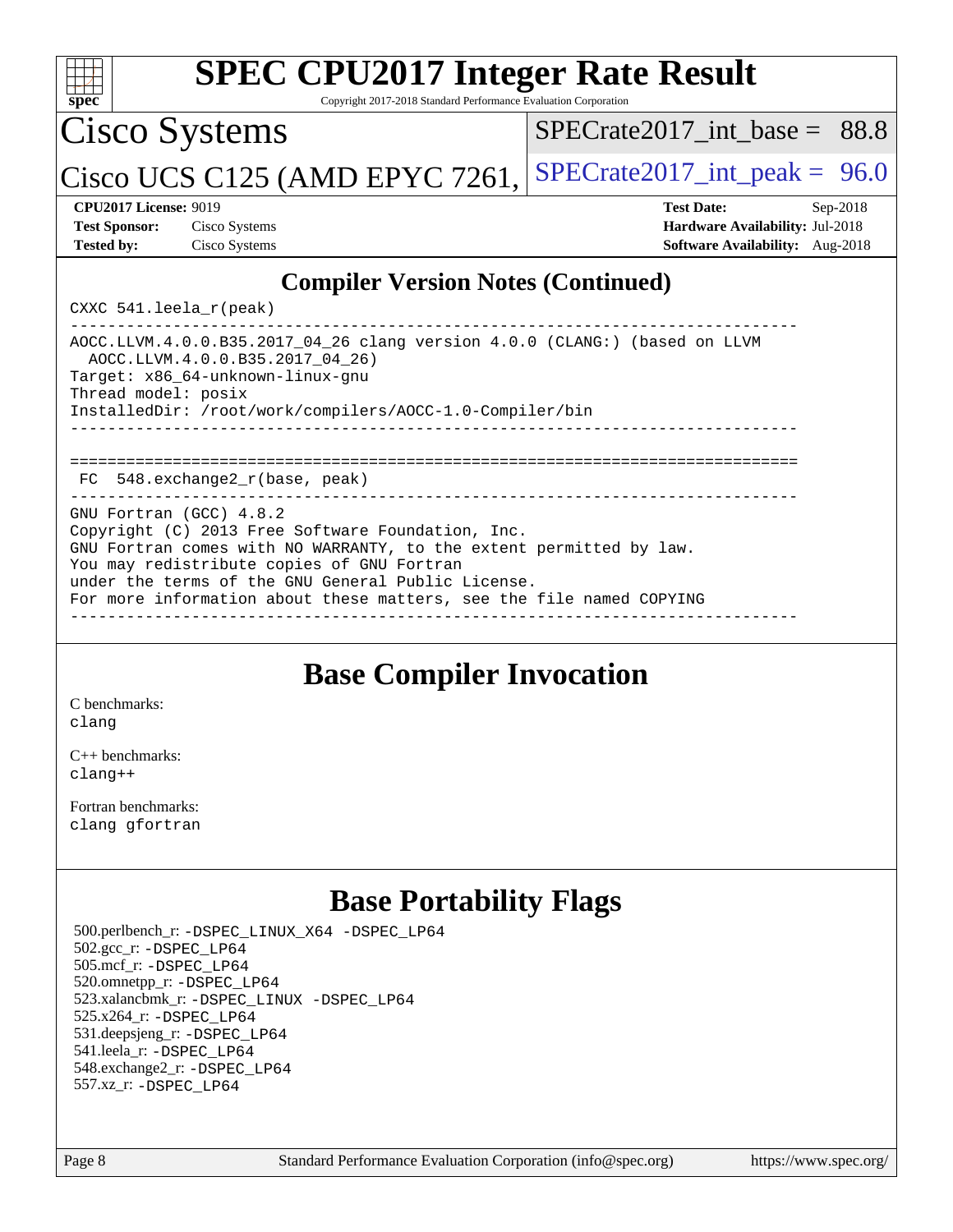| <b>SPEC CPU2017 Integer Rate Result</b><br>Spec<br>Copyright 2017-2018 Standard Performance Evaluation Corporation                                                                                                                                                                                                                                         |                                                                                                                   |  |  |  |  |  |  |
|------------------------------------------------------------------------------------------------------------------------------------------------------------------------------------------------------------------------------------------------------------------------------------------------------------------------------------------------------------|-------------------------------------------------------------------------------------------------------------------|--|--|--|--|--|--|
| <b>Cisco Systems</b>                                                                                                                                                                                                                                                                                                                                       | $SPECTate2017\_int\_base = 88.8$                                                                                  |  |  |  |  |  |  |
| Cisco UCS C125 (AMD EPYC 7261,                                                                                                                                                                                                                                                                                                                             | $SPECrate2017\_int\_peak = 96.0$                                                                                  |  |  |  |  |  |  |
| <b>CPU2017 License: 9019</b><br><b>Test Sponsor:</b><br>Cisco Systems<br><b>Tested by:</b><br>Cisco Systems                                                                                                                                                                                                                                                | <b>Test Date:</b><br>Sep-2018<br><b>Hardware Availability: Jul-2018</b><br><b>Software Availability:</b> Aug-2018 |  |  |  |  |  |  |
| <b>Base Optimization Flags</b>                                                                                                                                                                                                                                                                                                                             |                                                                                                                   |  |  |  |  |  |  |
| C benchmarks:<br>-flto -Wl, -plugin-opt= -merge-constant -lsr-in-nested-loop<br>-disable-vect-cmp -03 -ffast-math -march=znver1 -fstruct-layout=2<br>-mllvm -unroll-threshold=100 -fremap-arrays -mno-avx2<br>-inline-threshold=1000 -z muldefs -ljemalloc                                                                                                 |                                                                                                                   |  |  |  |  |  |  |
| $C_{++}$ benchmarks:<br>-flto -Wl, -plugin-opt= -merge-constant -lsr-in-nested-loop<br>-disable-vect-cmp -03 -march=znver1 -mllvm -unroll-threshold=100<br>-finline-aggressive -fremap-arrays -inline-threshold=1000 -z muldefs<br>-ljemalloc                                                                                                              |                                                                                                                   |  |  |  |  |  |  |
| Fortran benchmarks:<br>-flto -Wl, -plugin-opt= -merge-constant -lsr-in-nested-loop<br>-disable-vect-cmp -03 -mavx -madx -funroll-loops -ffast-math<br>-z muldefs -Ofast -fdefault-integer-8 -fplugin=dragonegg.so<br>-fplugin-arg-dragonegg-llvm-option=" -enable-iv-split<br>-inline-threshold:1000 -disable-vect-cmp" -ljemalloc -lqfortran<br>-lamdlibm |                                                                                                                   |  |  |  |  |  |  |
| <b>Peak Compiler Invocation</b>                                                                                                                                                                                                                                                                                                                            |                                                                                                                   |  |  |  |  |  |  |
| C benchmarks:<br>clang                                                                                                                                                                                                                                                                                                                                     |                                                                                                                   |  |  |  |  |  |  |
| $C_{++}$ benchmarks:<br>$cl$ anq++                                                                                                                                                                                                                                                                                                                         |                                                                                                                   |  |  |  |  |  |  |
| Fortran benchmarks:<br>clang gfortran                                                                                                                                                                                                                                                                                                                      |                                                                                                                   |  |  |  |  |  |  |

## **[Peak Portability Flags](http://www.spec.org/auto/cpu2017/Docs/result-fields.html#PeakPortabilityFlags)**

 500.perlbench\_r: [-DSPEC\\_LINUX\\_X64](http://www.spec.org/cpu2017/results/res2018q4/cpu2017-20181016-09252.flags.html#b500.perlbench_r_peakPORTABILITY_DSPEC_LINUX_X64) [-DSPEC\\_LP64](http://www.spec.org/cpu2017/results/res2018q4/cpu2017-20181016-09252.flags.html#b500.perlbench_r_peakEXTRA_PORTABILITY_DSPEC_LP64) 505.mcf\_r: [-DSPEC\\_LP64](http://www.spec.org/cpu2017/results/res2018q4/cpu2017-20181016-09252.flags.html#suite_peakEXTRA_PORTABILITY505_mcf_r_DSPEC_LP64) 520.omnetpp\_r: [-DSPEC\\_LP64](http://www.spec.org/cpu2017/results/res2018q4/cpu2017-20181016-09252.flags.html#suite_peakEXTRA_PORTABILITY520_omnetpp_r_DSPEC_LP64) 523.xalancbmk\_r: [-DSPEC\\_LINUX](http://www.spec.org/cpu2017/results/res2018q4/cpu2017-20181016-09252.flags.html#b523.xalancbmk_r_peakPORTABILITY_DSPEC_LINUX) 525.x264\_r: [-DSPEC\\_LP64](http://www.spec.org/cpu2017/results/res2018q4/cpu2017-20181016-09252.flags.html#suite_peakEXTRA_PORTABILITY525_x264_r_DSPEC_LP64) 531.deepsjeng\_r: [-DSPEC\\_LP64](http://www.spec.org/cpu2017/results/res2018q4/cpu2017-20181016-09252.flags.html#suite_peakEXTRA_PORTABILITY531_deepsjeng_r_DSPEC_LP64) 541.leela\_r: [-DSPEC\\_LP64](http://www.spec.org/cpu2017/results/res2018q4/cpu2017-20181016-09252.flags.html#suite_peakEXTRA_PORTABILITY541_leela_r_DSPEC_LP64) 548.exchange2\_r: [-DSPEC\\_LP64](http://www.spec.org/cpu2017/results/res2018q4/cpu2017-20181016-09252.flags.html#suite_peakEXTRA_PORTABILITY548_exchange2_r_DSPEC_LP64)

**(Continued on next page)**

Page 9 Standard Performance Evaluation Corporation [\(info@spec.org\)](mailto:info@spec.org) <https://www.spec.org/>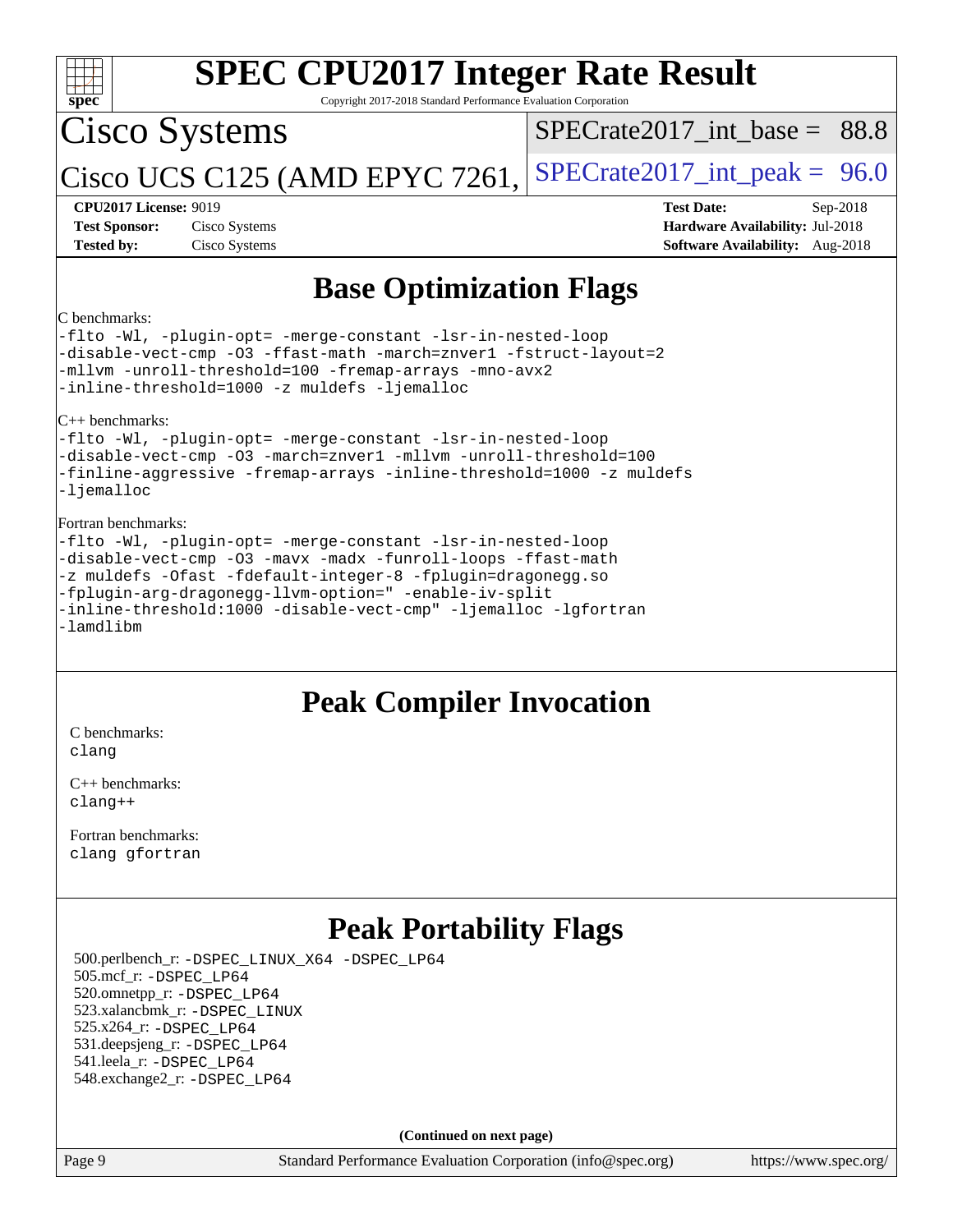

Copyright 2017-2018 Standard Performance Evaluation Corporation

Cisco Systems

SPECrate2017 int\_base =  $88.8$ 

Cisco UCS C125 (AMD EPYC 7261, [SPECrate2017\\_int\\_peak =](http://www.spec.org/auto/cpu2017/Docs/result-fields.html#SPECrate2017intpeak)  $96.0$ 

**[CPU2017 License:](http://www.spec.org/auto/cpu2017/Docs/result-fields.html#CPU2017License)** 9019 **[Test Date:](http://www.spec.org/auto/cpu2017/Docs/result-fields.html#TestDate)** Sep-2018 **[Test Sponsor:](http://www.spec.org/auto/cpu2017/Docs/result-fields.html#TestSponsor)** Cisco Systems **[Hardware Availability:](http://www.spec.org/auto/cpu2017/Docs/result-fields.html#HardwareAvailability)** Jul-2018 **[Tested by:](http://www.spec.org/auto/cpu2017/Docs/result-fields.html#Testedby)** Cisco Systems **[Software Availability:](http://www.spec.org/auto/cpu2017/Docs/result-fields.html#SoftwareAvailability)** Aug-2018

# **[Peak Portability Flags \(Continued\)](http://www.spec.org/auto/cpu2017/Docs/result-fields.html#PeakPortabilityFlags)**

557.xz\_r: [-DSPEC\\_LP64](http://www.spec.org/cpu2017/results/res2018q4/cpu2017-20181016-09252.flags.html#suite_peakEXTRA_PORTABILITY557_xz_r_DSPEC_LP64)

## **[Peak Optimization Flags](http://www.spec.org/auto/cpu2017/Docs/result-fields.html#PeakOptimizationFlags)**

[C benchmarks](http://www.spec.org/auto/cpu2017/Docs/result-fields.html#Cbenchmarks):

 500.perlbench\_r: [-flto](http://www.spec.org/cpu2017/results/res2018q4/cpu2017-20181016-09252.flags.html#user_peakCOPTIMIZEEXTRA_LDFLAGS500_perlbench_r_F-flto) [-Wl,](http://www.spec.org/cpu2017/results/res2018q4/cpu2017-20181016-09252.flags.html#user_peakEXTRA_LDFLAGS500_perlbench_r_F-Wl_5f669859b7c1a0295edc4f5fd536c381023f180a987810cb5cfa1d9467a27ac14b13770b9732d7618b24fc778f3dfdf68b65521d505fc870281e0142944925a0) [-plugin-opt=](http://www.spec.org/cpu2017/results/res2018q4/cpu2017-20181016-09252.flags.html#user_peakEXTRA_LDFLAGS500_perlbench_r_F-plugin-opt_772899571bb6157e4b8feeb3276e6c06dec41c1bbb0aa637c8700742a4baaf7e7b56061e32ae2365a76a44d8c448177ca3ee066cdf7537598ff772fc461942c2) [-merge-constant](http://www.spec.org/cpu2017/results/res2018q4/cpu2017-20181016-09252.flags.html#user_peakEXTRA_LDFLAGS500_perlbench_r_F-merge-constant_bdb3ec75d21d5cf0ab1961ebe7105d0ea3b0c6d89a312cf7efc1d107e6c56c92c36b5d564d0702d1e2526f6b92f188b4413eb5a54b1f9e4a41f5a9bfc0233b92) [-lsr-in-nested-loop](http://www.spec.org/cpu2017/results/res2018q4/cpu2017-20181016-09252.flags.html#user_peakEXTRA_LDFLAGS500_perlbench_r_F-lsr-in-nested-loop) [-fprofile-instr-generate](http://www.spec.org/cpu2017/results/res2018q4/cpu2017-20181016-09252.flags.html#user_peakPASS1_CFLAGSPASS1_LDFLAGS500_perlbench_r_F-fprofile-instr-generate)(pass 1) [-fprofile-instr-use](http://www.spec.org/cpu2017/results/res2018q4/cpu2017-20181016-09252.flags.html#user_peakPASS2_CFLAGSPASS2_LDFLAGS500_perlbench_r_F-fprofile-instr-use)(pass 2) [-Ofast](http://www.spec.org/cpu2017/results/res2018q4/cpu2017-20181016-09252.flags.html#user_peakCOPTIMIZE500_perlbench_r_F-aocc-Ofast) [-march=znver1](http://www.spec.org/cpu2017/results/res2018q4/cpu2017-20181016-09252.flags.html#user_peakCOPTIMIZE500_perlbench_r_F-march) [-fstruct-layout=3](http://www.spec.org/cpu2017/results/res2018q4/cpu2017-20181016-09252.flags.html#user_peakCOPTIMIZE500_perlbench_r_F-fstruct-layout) [-mllvm](http://www.spec.org/cpu2017/results/res2018q4/cpu2017-20181016-09252.flags.html#user_peakCOPTIMIZE500_perlbench_r_F-mllvm_76e3f86ef8d8cc4dfa84cec42d531db351fee284f72cd5d644b5bdbef9c2604296512be6a431d9e19d0523544399ea9dd745afc2fff755a0705d428460dc659e) [-vectorize-memory-aggressively](http://www.spec.org/cpu2017/results/res2018q4/cpu2017-20181016-09252.flags.html#user_peakCOPTIMIZE500_perlbench_r_F-vectorize-memory-aggressively) [-mno-avx2](http://www.spec.org/cpu2017/results/res2018q4/cpu2017-20181016-09252.flags.html#user_peakCOPTIMIZE500_perlbench_r_F-mno-avx2) [-unroll-threshold=100](http://www.spec.org/cpu2017/results/res2018q4/cpu2017-20181016-09252.flags.html#user_peakCOPTIMIZE500_perlbench_r_F-unroll-threshold) [-fremap-arrays](http://www.spec.org/cpu2017/results/res2018q4/cpu2017-20181016-09252.flags.html#user_peakCOPTIMIZE500_perlbench_r_F-fremap-arrays) [-inline-threshold=1000](http://www.spec.org/cpu2017/results/res2018q4/cpu2017-20181016-09252.flags.html#user_peakCOPTIMIZE500_perlbench_r_F-inline-threshold_1daf3e0321a7a0c1ea19068c818f3f119b1e5dfc986cc791557791f4b93536c1546ba0c8585f62303269f504aa232e0ca278e8489928152e32e0752215741730) [-ljemalloc](http://www.spec.org/cpu2017/results/res2018q4/cpu2017-20181016-09252.flags.html#user_peakEXTRA_LIBS500_perlbench_r_F-ljemalloc)

 502.gcc\_r: [-m32](http://www.spec.org/cpu2017/results/res2018q4/cpu2017-20181016-09252.flags.html#user_peakCCLD502_gcc_r_F-m32) [-flto](http://www.spec.org/cpu2017/results/res2018q4/cpu2017-20181016-09252.flags.html#user_peakCOPTIMIZEEXTRA_LDFLAGS502_gcc_r_F-flto) [-Wl,](http://www.spec.org/cpu2017/results/res2018q4/cpu2017-20181016-09252.flags.html#user_peakEXTRA_LDFLAGS502_gcc_r_F-Wl_5f669859b7c1a0295edc4f5fd536c381023f180a987810cb5cfa1d9467a27ac14b13770b9732d7618b24fc778f3dfdf68b65521d505fc870281e0142944925a0) [-plugin-opt=](http://www.spec.org/cpu2017/results/res2018q4/cpu2017-20181016-09252.flags.html#user_peakEXTRA_LDFLAGS502_gcc_r_F-plugin-opt_772899571bb6157e4b8feeb3276e6c06dec41c1bbb0aa637c8700742a4baaf7e7b56061e32ae2365a76a44d8c448177ca3ee066cdf7537598ff772fc461942c2) [-merge-constant](http://www.spec.org/cpu2017/results/res2018q4/cpu2017-20181016-09252.flags.html#user_peakEXTRA_LDFLAGS502_gcc_r_F-merge-constant_bdb3ec75d21d5cf0ab1961ebe7105d0ea3b0c6d89a312cf7efc1d107e6c56c92c36b5d564d0702d1e2526f6b92f188b4413eb5a54b1f9e4a41f5a9bfc0233b92) [-lsr-in-nested-loop](http://www.spec.org/cpu2017/results/res2018q4/cpu2017-20181016-09252.flags.html#user_peakEXTRA_LDFLAGS502_gcc_r_F-lsr-in-nested-loop) [-Ofast](http://www.spec.org/cpu2017/results/res2018q4/cpu2017-20181016-09252.flags.html#user_peakCOPTIMIZE502_gcc_r_F-aocc-Ofast) [-march=znver1](http://www.spec.org/cpu2017/results/res2018q4/cpu2017-20181016-09252.flags.html#user_peakCOPTIMIZE502_gcc_r_F-march) [-fstruct-layout=3](http://www.spec.org/cpu2017/results/res2018q4/cpu2017-20181016-09252.flags.html#user_peakCOPTIMIZE502_gcc_r_F-fstruct-layout) [-mllvm](http://www.spec.org/cpu2017/results/res2018q4/cpu2017-20181016-09252.flags.html#user_peakCOPTIMIZE502_gcc_r_F-mllvm_76e3f86ef8d8cc4dfa84cec42d531db351fee284f72cd5d644b5bdbef9c2604296512be6a431d9e19d0523544399ea9dd745afc2fff755a0705d428460dc659e) [-vectorize-memory-aggressively](http://www.spec.org/cpu2017/results/res2018q4/cpu2017-20181016-09252.flags.html#user_peakCOPTIMIZE502_gcc_r_F-vectorize-memory-aggressively) [-mno-avx2](http://www.spec.org/cpu2017/results/res2018q4/cpu2017-20181016-09252.flags.html#user_peakCOPTIMIZE502_gcc_r_F-mno-avx2) [-unroll-threshold=100](http://www.spec.org/cpu2017/results/res2018q4/cpu2017-20181016-09252.flags.html#user_peakCOPTIMIZE502_gcc_r_F-unroll-threshold) [-fremap-arrays](http://www.spec.org/cpu2017/results/res2018q4/cpu2017-20181016-09252.flags.html#user_peakCOPTIMIZE502_gcc_r_F-fremap-arrays) [-inline-threshold=1000](http://www.spec.org/cpu2017/results/res2018q4/cpu2017-20181016-09252.flags.html#user_peakCOPTIMIZE502_gcc_r_F-inline-threshold_1daf3e0321a7a0c1ea19068c818f3f119b1e5dfc986cc791557791f4b93536c1546ba0c8585f62303269f504aa232e0ca278e8489928152e32e0752215741730) [-fgnu89-inline](http://www.spec.org/cpu2017/results/res2018q4/cpu2017-20181016-09252.flags.html#user_peakEXTRA_COPTIMIZE502_gcc_r_F-gnu89-inline) [-D\\_FILE\\_OFFSET\\_BITS=64](http://www.spec.org/cpu2017/results/res2018q4/cpu2017-20181016-09252.flags.html#user_peakEXTRA_PORTABILITY502_gcc_r_F-D_FILE_OFFSET_BITS_5ae949a99b284ddf4e95728d47cb0843d81b2eb0e18bdfe74bbf0f61d0b064f4bda2f10ea5eb90e1dcab0e84dbc592acfc5018bc955c18609f94ddb8d550002c)(\*) [-ljemalloc](http://www.spec.org/cpu2017/results/res2018q4/cpu2017-20181016-09252.flags.html#user_peakEXTRA_LIBS502_gcc_r_F-ljemalloc)

 505.mcf\_r: [-flto](http://www.spec.org/cpu2017/results/res2018q4/cpu2017-20181016-09252.flags.html#user_peakCOPTIMIZEEXTRA_LDFLAGS505_mcf_r_F-flto) [-Wl,](http://www.spec.org/cpu2017/results/res2018q4/cpu2017-20181016-09252.flags.html#user_peakEXTRA_LDFLAGS505_mcf_r_F-Wl_5f669859b7c1a0295edc4f5fd536c381023f180a987810cb5cfa1d9467a27ac14b13770b9732d7618b24fc778f3dfdf68b65521d505fc870281e0142944925a0) [-plugin-opt=](http://www.spec.org/cpu2017/results/res2018q4/cpu2017-20181016-09252.flags.html#user_peakEXTRA_LDFLAGS505_mcf_r_F-plugin-opt_772899571bb6157e4b8feeb3276e6c06dec41c1bbb0aa637c8700742a4baaf7e7b56061e32ae2365a76a44d8c448177ca3ee066cdf7537598ff772fc461942c2) [-merge-constant](http://www.spec.org/cpu2017/results/res2018q4/cpu2017-20181016-09252.flags.html#user_peakEXTRA_LDFLAGS505_mcf_r_F-merge-constant_bdb3ec75d21d5cf0ab1961ebe7105d0ea3b0c6d89a312cf7efc1d107e6c56c92c36b5d564d0702d1e2526f6b92f188b4413eb5a54b1f9e4a41f5a9bfc0233b92) [-lsr-in-nested-loop](http://www.spec.org/cpu2017/results/res2018q4/cpu2017-20181016-09252.flags.html#user_peakEXTRA_LDFLAGS505_mcf_r_F-lsr-in-nested-loop) [-Ofast](http://www.spec.org/cpu2017/results/res2018q4/cpu2017-20181016-09252.flags.html#user_peakCOPTIMIZE505_mcf_r_F-aocc-Ofast) [-march=znver1](http://www.spec.org/cpu2017/results/res2018q4/cpu2017-20181016-09252.flags.html#user_peakCOPTIMIZE505_mcf_r_F-march) [-fstruct-layout=3](http://www.spec.org/cpu2017/results/res2018q4/cpu2017-20181016-09252.flags.html#user_peakCOPTIMIZE505_mcf_r_F-fstruct-layout) [-mllvm](http://www.spec.org/cpu2017/results/res2018q4/cpu2017-20181016-09252.flags.html#user_peakCOPTIMIZE505_mcf_r_F-mllvm_76e3f86ef8d8cc4dfa84cec42d531db351fee284f72cd5d644b5bdbef9c2604296512be6a431d9e19d0523544399ea9dd745afc2fff755a0705d428460dc659e) [-vectorize-memory-aggressively](http://www.spec.org/cpu2017/results/res2018q4/cpu2017-20181016-09252.flags.html#user_peakCOPTIMIZE505_mcf_r_F-vectorize-memory-aggressively) [-mno-avx2](http://www.spec.org/cpu2017/results/res2018q4/cpu2017-20181016-09252.flags.html#user_peakCOPTIMIZE505_mcf_r_F-mno-avx2) [-unroll-threshold=100](http://www.spec.org/cpu2017/results/res2018q4/cpu2017-20181016-09252.flags.html#user_peakCOPTIMIZE505_mcf_r_F-unroll-threshold) [-fremap-arrays](http://www.spec.org/cpu2017/results/res2018q4/cpu2017-20181016-09252.flags.html#user_peakCOPTIMIZE505_mcf_r_F-fremap-arrays) [-inline-threshold=1000](http://www.spec.org/cpu2017/results/res2018q4/cpu2017-20181016-09252.flags.html#user_peakCOPTIMIZE505_mcf_r_F-inline-threshold_1daf3e0321a7a0c1ea19068c818f3f119b1e5dfc986cc791557791f4b93536c1546ba0c8585f62303269f504aa232e0ca278e8489928152e32e0752215741730) [-ljemalloc](http://www.spec.org/cpu2017/results/res2018q4/cpu2017-20181016-09252.flags.html#user_peakEXTRA_LIBS505_mcf_r_F-ljemalloc)

525.x264\_r: Same as 500.perlbench\_r

557.xz\_r: Same as 505.mcf\_r

[C++ benchmarks:](http://www.spec.org/auto/cpu2017/Docs/result-fields.html#CXXbenchmarks)

 520.omnetpp\_r: [-flto](http://www.spec.org/cpu2017/results/res2018q4/cpu2017-20181016-09252.flags.html#user_peakCXXOPTIMIZEEXTRA_LDFLAGS520_omnetpp_r_F-flto) [-Wl,](http://www.spec.org/cpu2017/results/res2018q4/cpu2017-20181016-09252.flags.html#user_peakEXTRA_LDFLAGS520_omnetpp_r_F-Wl_5f669859b7c1a0295edc4f5fd536c381023f180a987810cb5cfa1d9467a27ac14b13770b9732d7618b24fc778f3dfdf68b65521d505fc870281e0142944925a0) [-plugin-opt=](http://www.spec.org/cpu2017/results/res2018q4/cpu2017-20181016-09252.flags.html#user_peakEXTRA_LDFLAGS520_omnetpp_r_F-plugin-opt_772899571bb6157e4b8feeb3276e6c06dec41c1bbb0aa637c8700742a4baaf7e7b56061e32ae2365a76a44d8c448177ca3ee066cdf7537598ff772fc461942c2) [-merge-constant](http://www.spec.org/cpu2017/results/res2018q4/cpu2017-20181016-09252.flags.html#user_peakEXTRA_LDFLAGS520_omnetpp_r_F-merge-constant_bdb3ec75d21d5cf0ab1961ebe7105d0ea3b0c6d89a312cf7efc1d107e6c56c92c36b5d564d0702d1e2526f6b92f188b4413eb5a54b1f9e4a41f5a9bfc0233b92) [-lsr-in-nested-loop](http://www.spec.org/cpu2017/results/res2018q4/cpu2017-20181016-09252.flags.html#user_peakEXTRA_LDFLAGS520_omnetpp_r_F-lsr-in-nested-loop) [-Ofast](http://www.spec.org/cpu2017/results/res2018q4/cpu2017-20181016-09252.flags.html#user_peakCXXOPTIMIZE520_omnetpp_r_F-aocc-Ofast) [-march=znver1](http://www.spec.org/cpu2017/results/res2018q4/cpu2017-20181016-09252.flags.html#user_peakCXXOPTIMIZE520_omnetpp_r_F-march) [-finline-aggressive](http://www.spec.org/cpu2017/results/res2018q4/cpu2017-20181016-09252.flags.html#user_peakCXXOPTIMIZE520_omnetpp_r_F-finline-aggressive) [-mllvm](http://www.spec.org/cpu2017/results/res2018q4/cpu2017-20181016-09252.flags.html#user_peakCXXOPTIMIZE520_omnetpp_r_F-mllvm_76e3f86ef8d8cc4dfa84cec42d531db351fee284f72cd5d644b5bdbef9c2604296512be6a431d9e19d0523544399ea9dd745afc2fff755a0705d428460dc659e) [-unroll-threshold=100](http://www.spec.org/cpu2017/results/res2018q4/cpu2017-20181016-09252.flags.html#user_peakCXXOPTIMIZE520_omnetpp_r_F-unroll-threshold) [-fremap-arrays](http://www.spec.org/cpu2017/results/res2018q4/cpu2017-20181016-09252.flags.html#user_peakCXXOPTIMIZE520_omnetpp_r_F-fremap-arrays) [-inline-threshold=1000](http://www.spec.org/cpu2017/results/res2018q4/cpu2017-20181016-09252.flags.html#user_peakCXXOPTIMIZE520_omnetpp_r_F-inline-threshold_1daf3e0321a7a0c1ea19068c818f3f119b1e5dfc986cc791557791f4b93536c1546ba0c8585f62303269f504aa232e0ca278e8489928152e32e0752215741730) [-ljemalloc](http://www.spec.org/cpu2017/results/res2018q4/cpu2017-20181016-09252.flags.html#user_peakEXTRA_LIBS520_omnetpp_r_F-ljemalloc)

 523.xalancbmk\_r: [-m32](http://www.spec.org/cpu2017/results/res2018q4/cpu2017-20181016-09252.flags.html#user_peakCXXLD523_xalancbmk_r_F-m32) [-flto](http://www.spec.org/cpu2017/results/res2018q4/cpu2017-20181016-09252.flags.html#user_peakCXXOPTIMIZEEXTRA_LDFLAGS523_xalancbmk_r_F-flto) [-Wl,](http://www.spec.org/cpu2017/results/res2018q4/cpu2017-20181016-09252.flags.html#user_peakEXTRA_LDFLAGS523_xalancbmk_r_F-Wl_5f669859b7c1a0295edc4f5fd536c381023f180a987810cb5cfa1d9467a27ac14b13770b9732d7618b24fc778f3dfdf68b65521d505fc870281e0142944925a0) [-plugin-opt=](http://www.spec.org/cpu2017/results/res2018q4/cpu2017-20181016-09252.flags.html#user_peakEXTRA_LDFLAGS523_xalancbmk_r_F-plugin-opt_772899571bb6157e4b8feeb3276e6c06dec41c1bbb0aa637c8700742a4baaf7e7b56061e32ae2365a76a44d8c448177ca3ee066cdf7537598ff772fc461942c2) [-merge-constant](http://www.spec.org/cpu2017/results/res2018q4/cpu2017-20181016-09252.flags.html#user_peakEXTRA_LDFLAGS523_xalancbmk_r_F-merge-constant_bdb3ec75d21d5cf0ab1961ebe7105d0ea3b0c6d89a312cf7efc1d107e6c56c92c36b5d564d0702d1e2526f6b92f188b4413eb5a54b1f9e4a41f5a9bfc0233b92) [-lsr-in-nested-loop](http://www.spec.org/cpu2017/results/res2018q4/cpu2017-20181016-09252.flags.html#user_peakEXTRA_LDFLAGS523_xalancbmk_r_F-lsr-in-nested-loop) [-Ofast](http://www.spec.org/cpu2017/results/res2018q4/cpu2017-20181016-09252.flags.html#user_peakCXXOPTIMIZE523_xalancbmk_r_F-aocc-Ofast) [-march=znver1](http://www.spec.org/cpu2017/results/res2018q4/cpu2017-20181016-09252.flags.html#user_peakCXXOPTIMIZE523_xalancbmk_r_F-march) [-finline-aggressive](http://www.spec.org/cpu2017/results/res2018q4/cpu2017-20181016-09252.flags.html#user_peakCXXOPTIMIZE523_xalancbmk_r_F-finline-aggressive) [-mllvm](http://www.spec.org/cpu2017/results/res2018q4/cpu2017-20181016-09252.flags.html#user_peakCXXOPTIMIZE523_xalancbmk_r_F-mllvm_76e3f86ef8d8cc4dfa84cec42d531db351fee284f72cd5d644b5bdbef9c2604296512be6a431d9e19d0523544399ea9dd745afc2fff755a0705d428460dc659e) [-unroll-threshold=100](http://www.spec.org/cpu2017/results/res2018q4/cpu2017-20181016-09252.flags.html#user_peakCXXOPTIMIZE523_xalancbmk_r_F-unroll-threshold) [-fremap-arrays](http://www.spec.org/cpu2017/results/res2018q4/cpu2017-20181016-09252.flags.html#user_peakCXXOPTIMIZE523_xalancbmk_r_F-fremap-arrays) [-inline-threshold=1000](http://www.spec.org/cpu2017/results/res2018q4/cpu2017-20181016-09252.flags.html#user_peakCXXOPTIMIZE523_xalancbmk_r_F-inline-threshold_1daf3e0321a7a0c1ea19068c818f3f119b1e5dfc986cc791557791f4b93536c1546ba0c8585f62303269f504aa232e0ca278e8489928152e32e0752215741730) [-D\\_FILE\\_OFFSET\\_BITS=64](http://www.spec.org/cpu2017/results/res2018q4/cpu2017-20181016-09252.flags.html#user_peakEXTRA_PORTABILITY523_xalancbmk_r_F-D_FILE_OFFSET_BITS_5ae949a99b284ddf4e95728d47cb0843d81b2eb0e18bdfe74bbf0f61d0b064f4bda2f10ea5eb90e1dcab0e84dbc592acfc5018bc955c18609f94ddb8d550002c)(\*) [-ljemalloc](http://www.spec.org/cpu2017/results/res2018q4/cpu2017-20181016-09252.flags.html#user_peakEXTRA_LIBS523_xalancbmk_r_F-ljemalloc)

**(Continued on next page)**